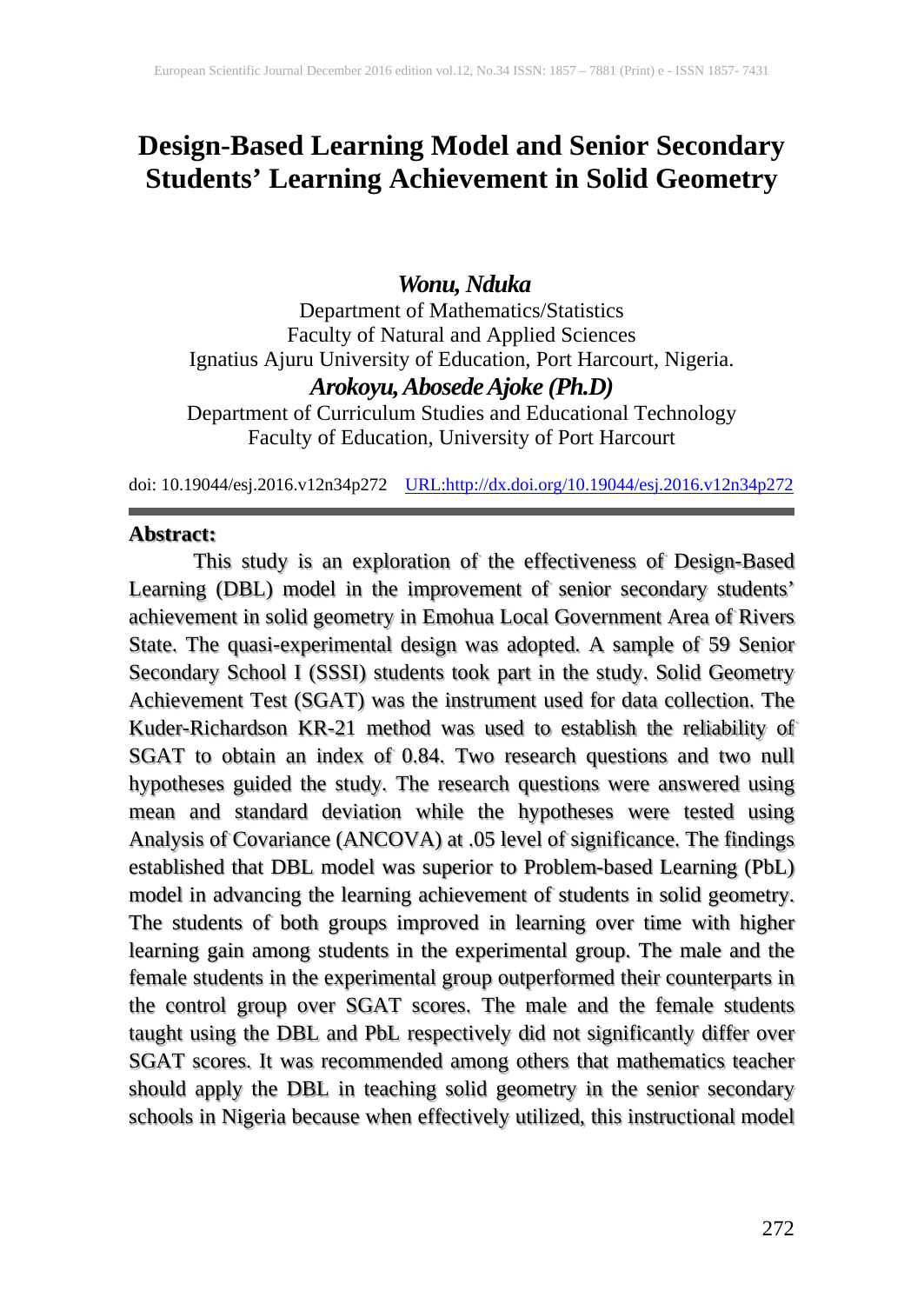is capable of advancing the learning achievement of students in mathematics irrespective of their locations and gender

# **Keywords:** Design-based learning model, Learning achievement, Solid geometry

### **Introduction**

Mathematics is the foundation for science and technology and the functional role of mathematics to science and technology is multifarious, that no other area of science, technology and business enterprise escapes its application. Mathematics is the science of things that have a pattern of regulatory, logical order, findings and exploring the regularity (Okereke, 2006). Besides its importance it is observed that mathematics is one of the most poorly taught, widely hated and abysmally understood subject in elementary schools. Students' poor performance in mathematics can be attributed to factors such as society view that mathematics is difficult, shortage of qualified teachers, lack of mathematics laboratory and lack of attractiveness and novelty in teaching method. Therefore merely telling is not teaching and simply listening is not learning. The students become passive receivers of information in a traditional model of teaching. In this period of unparalleled advancement in technology and steady change in all spheres of human endeavour, stakeholders in education are confronted more than ever with the need to make the learners to be adaptable in this speedy metamorphosing environment. This beckons the need to equip the students with better learning abilities and thinking skills aimed at the improvement of skills in terms of enterprise and creativity (Seng, 2001).

The modern system of education is the student-centered learning process which places the teacher as a facilitator or guide who aids the students to become independent thinkers through real life problem-solving exercise. Tick (2007) indicated that in student centred learning, setting the student is the central figure of the teaching-learning process of any desirable problem based learning episode. The overarching objective of the learning is not the recall or reproduction of the learning of the material received passively but the creative and active engagement of the learners in teamwork and/or independent learning to instill the transfer of knowledge and skills. The freedom of personal and conscious decision on the duration of learning and learning strategy is an advantage of self-directed learning. Orhan & Ruhan, (2007) established that in all active learning process, the learner learns according to personal needs and pace. The need to engage the learners in critical-thinking exercise to make them independent thinkers while engaging in design science project steers the discourse to the need to adopt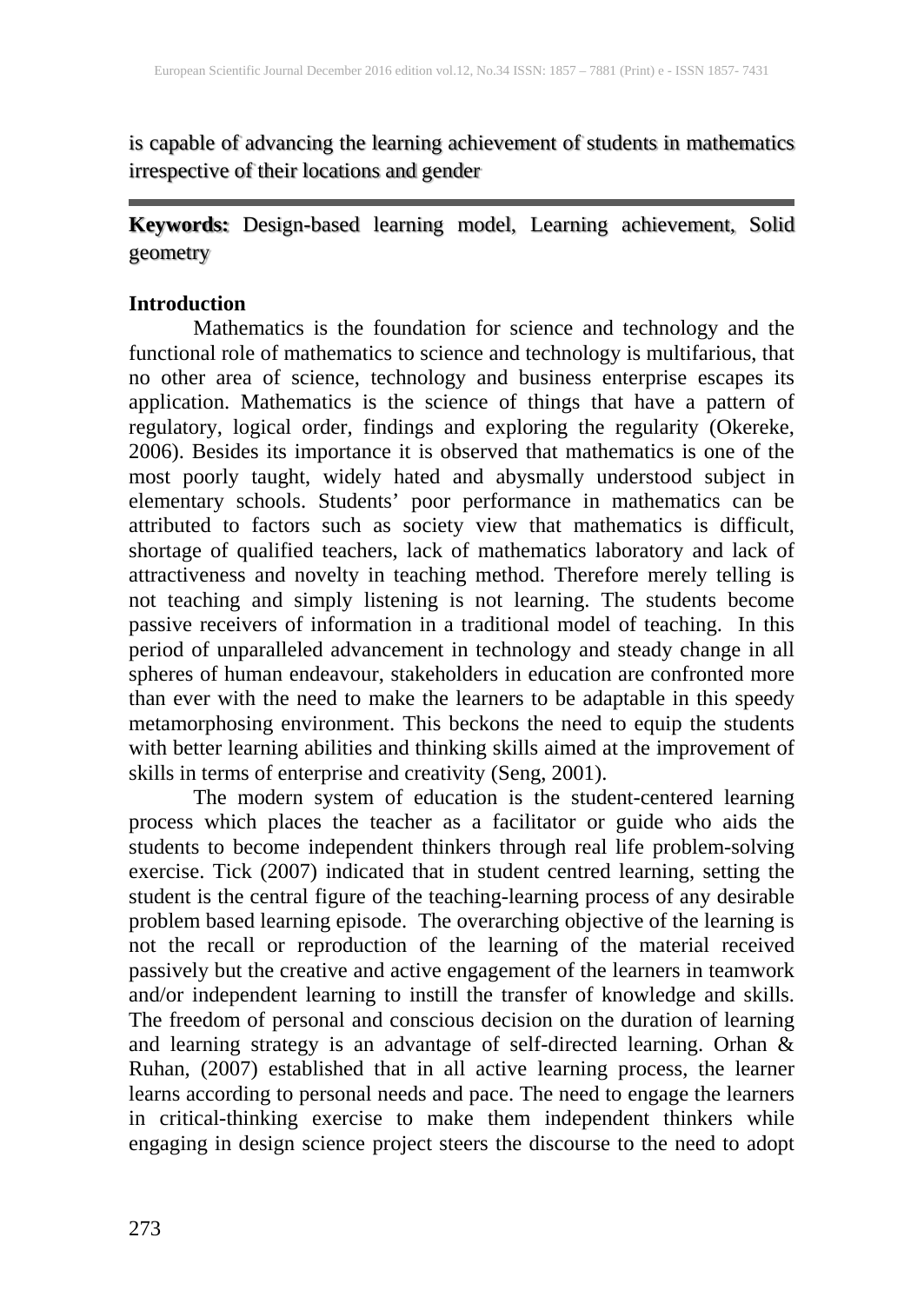the Design-Based Learning (DBL) model which has been proven to improve students understanding of science content and enhance learners independence in reasoning.

Design-Based Learning (DBL) model is a form of Project-Based Learning (PBL) model in which students learn what they need to learn in a just-in-time fashion while trying to design something (Apedoe, Ellefson & Schunn 2012). The DBL is a unique type of PBL (Barron, et al 1998). This instructional model is a combination of engineering design and scientific enquiry in a united effort for the engagement of learners to reason scientifically through solving real-life practical problems. It enhances the interest of students and ignites their passion towards science. (Apedoe, Reynolds, Ellefson, & Schunn, 2008). Researchers in education are now reassessing the optional models for the meeting point between inquiry and design in science sessions. The students in DBL learning environment are made to identify and apply theoretical knowledge while finding solutions to their design task. The overarching goal of the DBL model is design of projects, solutions and systems in a PBL setting. (Lewis 2006, Kolodner, 2002; Lee & Breitenberg, 2010; Apedoe & Schunn, 2012).

Apedoe *et al* ( 2008) investigated the efficacy of DBL in teaching heating./cooling unit in chemistry. The findings of the study among others revealed that students engaged in DBL made a significant improvement in the understanding of the units taught. The DBL successfully led to increased interest and awareness in engineering career among high school students who participated in the study. The study provided an empirical evidences that DBL can be a useful instructional model for teaching difficult core concept in chemistry. Apedoe et al (2012) investigation was geared toward the examination of strategies groups of students instinctively adopt to unravel the solution to a prototypical design science problem, as well as to establish the relative value of these strategies for the achievement of success in design and the learning of design principles. The results of the study among others showed that learners adopt both design-based and science reasoning strategies. The strategies basically linked with success in science were found not to lead to success in design. Irrespective of the fact that both design-based and science strategies led to learning of the content, the content learned was not the same.Doppelt, Mehalik, Schunn, Silk, & Krysinski (2008) investigated the engagement and achievement of students in a DBL science setting. The study revealed that students advanced in their knowledge of the concepts taught. The students were engaged in DBL session. The low achieving students also improved in learning scientific concepts. The students gained deep experience of the design task and developed projects. The DBL proved to have the potential to enhance the interest and success of students in science classroom. There is also the need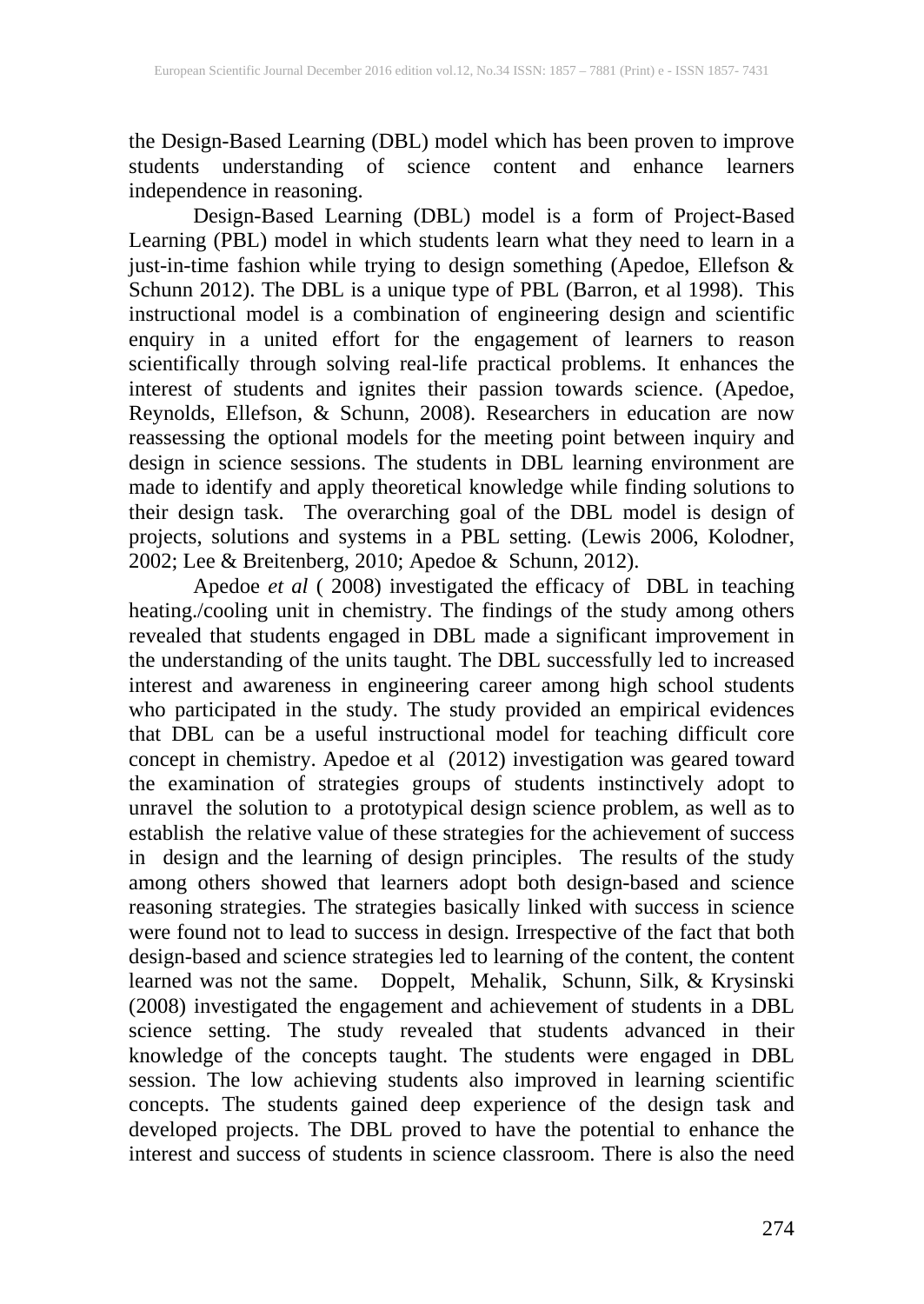to consider the impact of gender on the learning achievement of students adopting DBL in a science classroom setting.

Mehalik, Doppelt, and Schunn (2008) compared DBL versus scripted inquiry over students science concept learning and equity gap reduction. The findings revealed among others that DBL group improved in achievement in core science concept, engagement and retention than those who adopted the scripted inquiry approach. Low achieving African Americans benefited most from the DBL activities. The male students in adopting the DBL model had significant gains in learning in comparison to their counterparts who used scripted inquiry model. The male and the female students in the DBL group had nearly identical mean learning gain, showing that the DBL model does not yield any gender-based achievement gaps. The achievement gains of the female students was higher for the DBL model however, there was no significant difference in the science achievement scores between the male and the female students in DBL group. Silk, Schunn and Cary (2009) explored the efficacy of engineering design in advancing science reasoning among students in a high-need urban setting. The DBL applied the scaffolds in the construction of a design solution for the satisfaction of a specific need in everyday endeavours. This offered a meaningful setting where learners could be engaged to reason scientifically. The result of this study showed that students who participated in the design science episode improved significantly in their reasoning abilities. The study further established among others that gender was not a statistically significant factor in the prediction of the reasoning ability of students. Therefore, the need to conduct a study on the efficacy of DBL in the improvement of the learning achievement of students in mathematics is worthwhile and timely.

### **Statement of the Problem**

The underachievement of students in mathematics has become a recurring decimal. The abysmal performance of the students in mathematics has been linked with several factors including mathematics anxiety and poor teaching among others. Mathematics teachers' indifference towards engaging the students in real-life mathematical laboratory activities has remained a problem as most of them still use lecture method that has not changed in decades. The scientific and technological development of the nation will be a mirage unless something drastic is done to revolutionize the instructional model adopted by the mathematics teachers in the schools and bring in innovative learning models that are capable of advancing the learning of the students in mathematics. A broad range of explorations have been conducted to improve students achievement in mathematics to enable them apply this acquired knowledge in solving real life practical problems. These studies did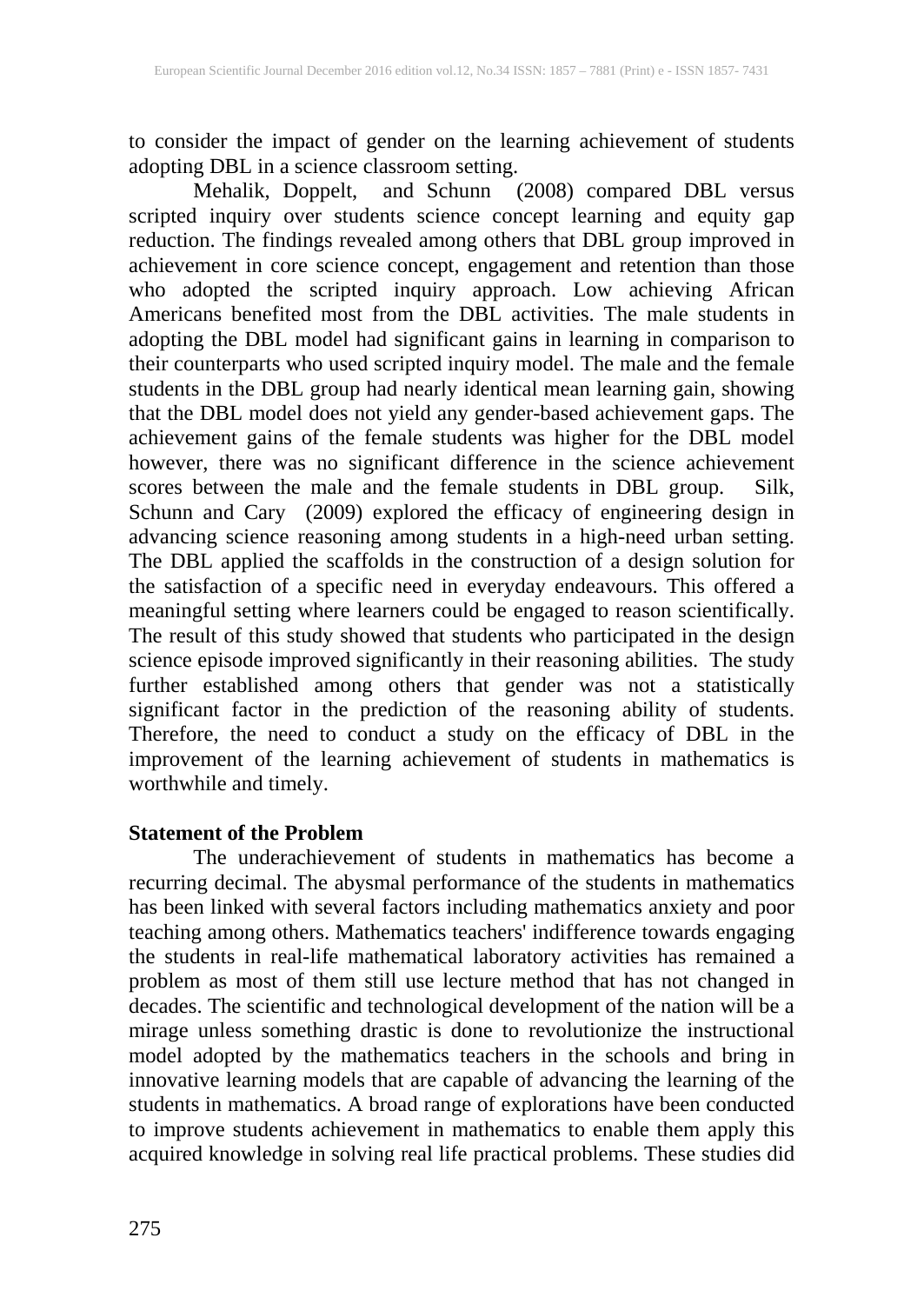not involve the students in the design of artifacts or projects while solving practical problems in mathematics and most of the studies that involved students in DBL science projects were done outside Nigeria. The critical thinking competency of the senior secondary students for solving tasking real life problem is uncertain. Therefore the present study is planned to ignite the passion of the students for participation in mathematics design projects and challenge them to solve real life problems while engaging in design projects. Therefore this study investigates the effectiveness of DBL model for enhancing the achievement of senior secondary students in solid geometry in the in Emohua Local Government Area (LGA) of Rivers State.

# **Aim and objectives of the study**

This study investigated the effectiveness of Design-Based Learning in the improvement of the learning achievement of students in solid geometry in Emohua LGA of Rivers State of Nigeria. Specifically, the present exploration intends to:

**1.** investigate the effect of DBL model on the learning achievement of senior secondary students in solid geometry;

**2.** determine the main effects of sex on the learning achievement of students taught solid geometry using DBL and those taught using Problembased Learning (PbL) model

# **Research questions**

The following research questions guided the study

**1.** What is the effect of Design-Based Learning (DBL) model on the learning achievement of senior secondary students in solid geometry?

**2.** What is the relative main effect of sex on the learning achievement of students taught solid geometry using DBL and those taught using Problembased Learning (PbL) model?

# **Hypotheses**

The following research hypotheses were tested at 0.05 alpha level.

**H01:** There is no significant effect of Design-Based Learning model on the learning achievement of senior secondary students in solid geometry.

**H02:** There is no significant relative main effect of sex on the learning achievement of students taught solid geometry using DBL and those taught using PbL model.

# **Methodology**

# **Design of the study**

The study adopted quasi-experimental design. The independent variable of the study was instructional model. The dependent variable was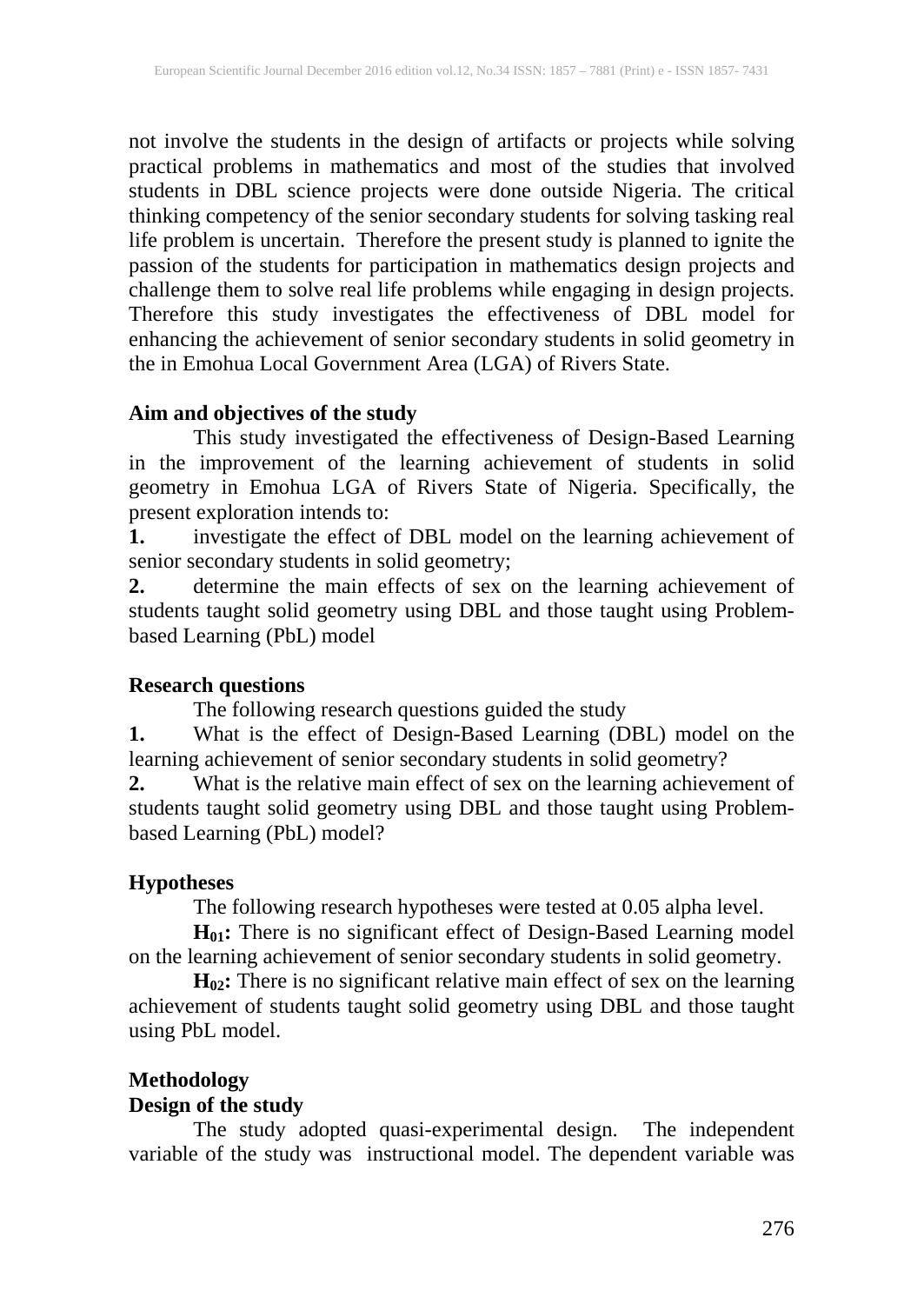| Table .1: Quasi-experimental research design |          |           |           |  |  |  |  |  |
|----------------------------------------------|----------|-----------|-----------|--|--|--|--|--|
| Group                                        | Pre-test | Treatment | Post-test |  |  |  |  |  |
|                                              |          | ΛD        |           |  |  |  |  |  |
|                                              |          |           |           |  |  |  |  |  |

students' learning achievement in solid geometry. The symbolic representation of the research design of the study is illustrated on Table 1:

#### Where:

|                           | $O_1$ = Solid geometry achievement pre-test, $O_2$ = Solid geometry achievement post-test, |
|---------------------------|--------------------------------------------------------------------------------------------|
| $E =$ Experimental group, | $X_D$ = Design-Based Learning (DBL)                                                        |
| $C =$ Control group       | $X_p$ = Problem based learning (PbL)                                                       |

# **Population, Sample and sampling technique**

A total of 2190 public Senior Secondary School one (SSS1) students in Emohua Local Government Area of Rivers State (Rivers State Senior Secondary Schools Board, 2015) is the population of the study. A sample of 59 SSS1 students took part in the study. The purposive sampling technique was used to select Emohua LGA from the 23 LGAs in Rivers State. The criteria for selecting the schools includes (1) being a public school (2) coeducational (3) solid geometry must not have been taught in the school (4) entrance for the SSCE exams by the schools.

#### **Instrumentation**

Solid Geometry Achievement Test (SGAT) was used for data collection. The instrument had 50 multiple-choice items with four options lettered A to D to be marked over 100. The SGAT was based on five content areas in solid geometry for SSS1 students, viz: volume and total surface area of solid shapes, frustum of pyramid and cone and composite solids. The instrument was validated by the researchers and some experts in measurement and evaluation and mathematics education. Kuder-Richardson KR-21 reliability method was used to establish the reliability of the instrument to obtain an index of 0.84.

# **Method of data collection**

The Pre-SGAT and Post-SGAT were done by specially briefed teachers. The scripts from the Pre-SGAT were collected before the commencement of the appropriate lesson by the teacher. The researchers gave the teachers training on the practical and the theoretical aspects of DBL instructional model and PbL instructional models for two days. Prior to the instructions in the two groups, Pre-SGAT was administered to the students and the students were given 45 minutes to attempt the questions. The Pre-SGAT scripts were retrieved from the students when completed. By the end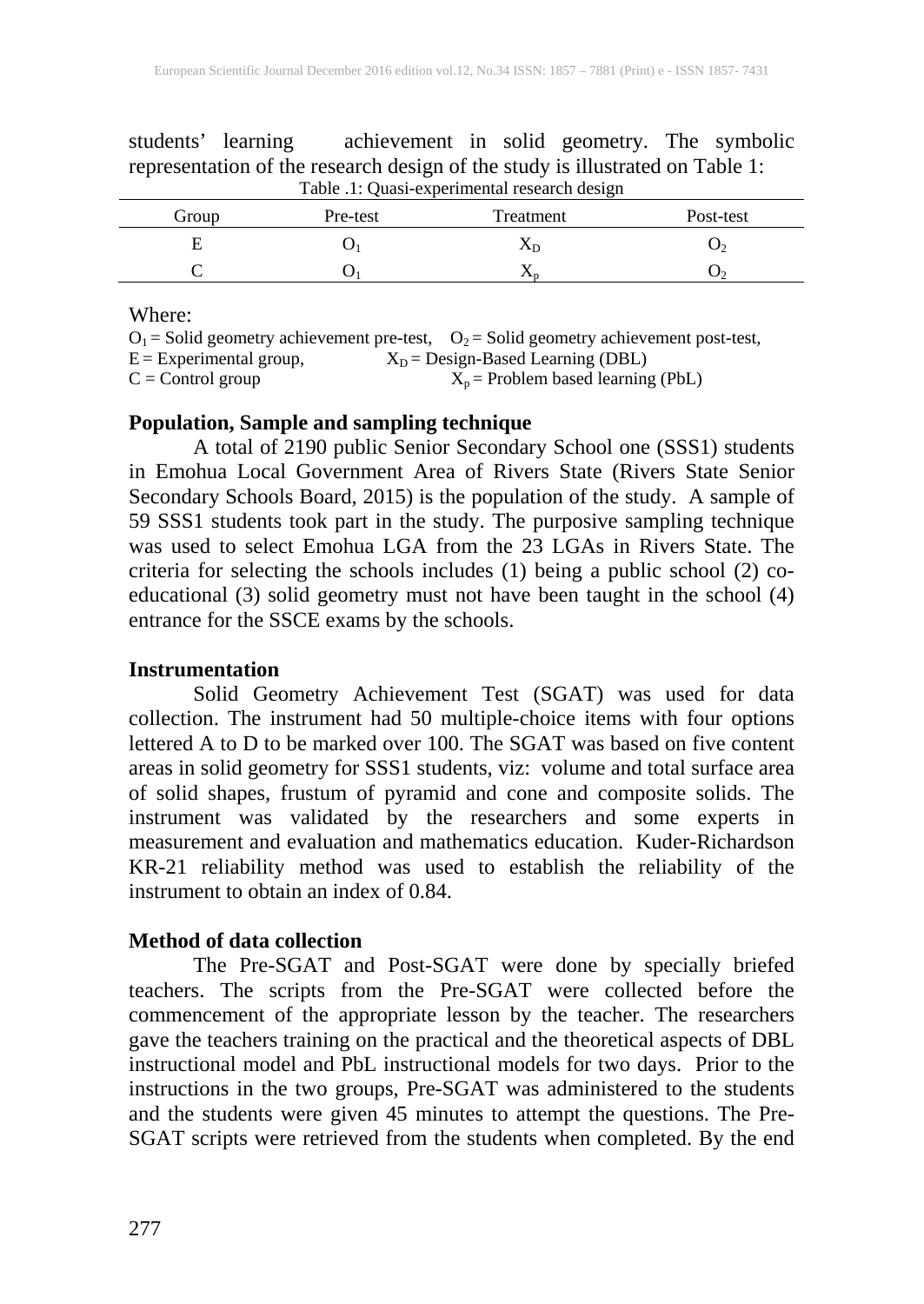of the instructions, Post-SGAT was administered and retrieved from the students.

*Experimental group*: The students in the experimental group were instructed using the DBL model. The students worked in groups, sharing ideas, knowledge and helping one another in small groups. Eight (8) learning cycle phases (Create design, Evaluate outcome, Generate reasons, Test idea, Analyze Results, Generalize Results, Connect to Big Idea) or strategic components of the strategy formed the objectives of the study. The students were engaged in the prototypical development of projects using relevant instructional materials while the teacher served as a facilitator, asking questions to trigger critical thinking skills among groups of participants. The cycle commenced in create a design and ended in connect to big idea phase.

*Control group*: The students in the control group adopted the PbL model. They also worked on the same solid geometry content. The teacher posed the problems on the chalkboard, teach the large class of students to solve the problem while paying attention. The teacher also directs the students to solve problems in the class following five (5) specific key instructional objectives which formed the strategic components (Study, Planning, Execution, Evaluation, Development) of the PbL model.

#### **Data analysis**

The mean and Standard Deviation (SD) were used to answer the research questions while Analysis of Covariance (ANCOVA) was used to test the hypotheses at 0.05 level of significance.

#### **Rsults**

Table 2 Mean, standard deviation and gain SGAT score of groups of students taught using DDL and DhL

|       |    | Pretest | <b>Posttest</b> | Gain  |           |       | 95% CI |       |       |
|-------|----|---------|-----------------|-------|-----------|-------|--------|-------|-------|
| Model |    |         | <b>SD</b>       |       | <b>SD</b> | --    | SD     | LB    | UB    |
| DBL   | 29 | 30.83   | 8.87            | 61.10 | 7.76      | 30.28 | 11.36  | 25.95 | 34.60 |
| PbL   | 30 | 26.73   | 5.72            | 48.60 | 8.16      | 21.87 | 10.54  | 17.93 | 25.80 |

Key: LB=Lower Bound (for gain scores), UB=Upper Bound (for gain scores), SD=Standard deviation, CI=95% Confidence Interval, N= Number of participants in each group

Table 2 shows that the mean gain of students taught solid geometry with DBL was  $30.28 \pm 11.36$ . The 95% confidence interval was found to move from 25.95 to 34.60. The mean SGAT gain score of students taught using PbL was  $21.87 \pm 10.54$  whereas the 95% confidence interval moved from 17.93 to 25.80.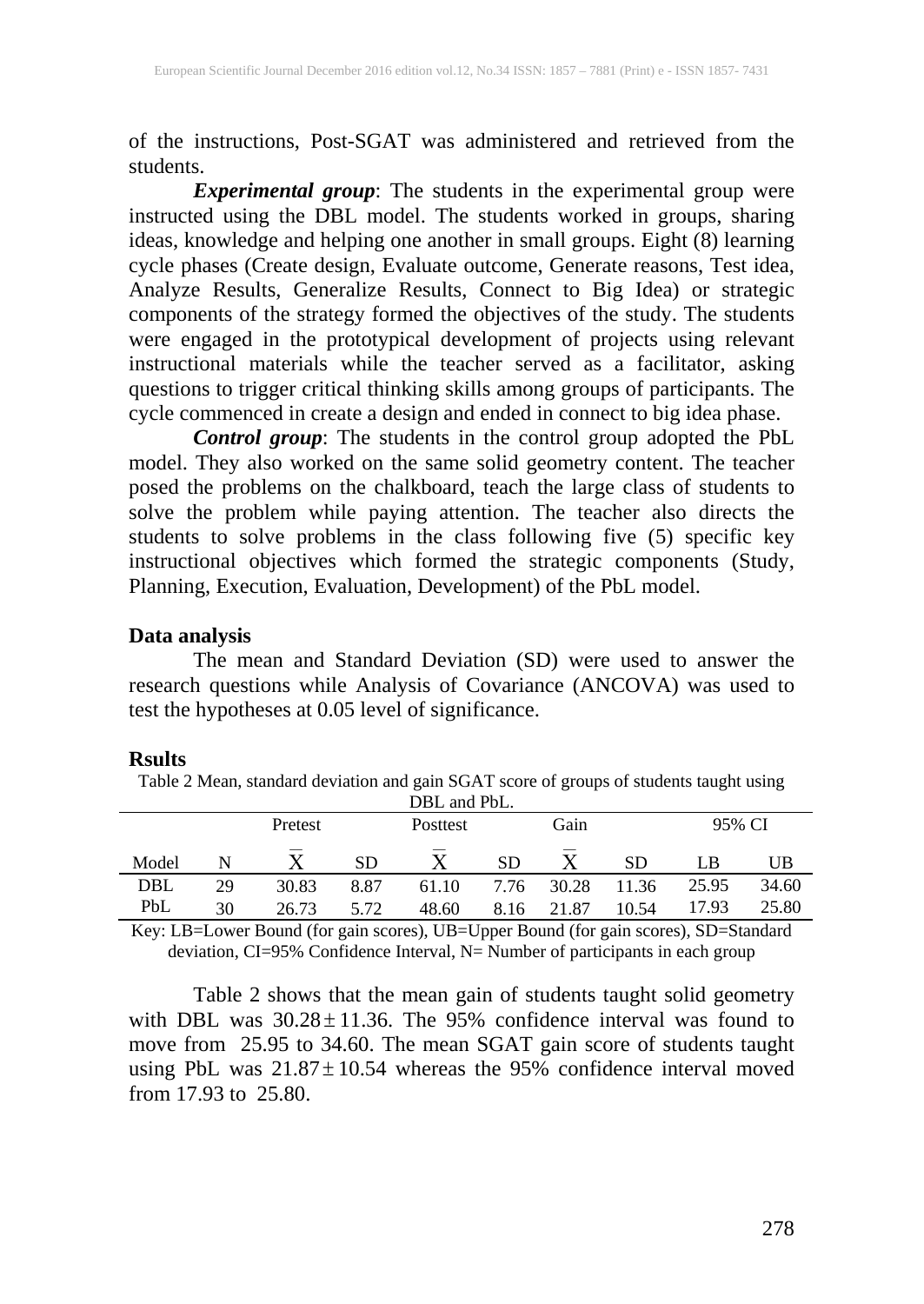| remale students taught using DBL and PDL |            |    |         |           |                  |      |       |           |       |       |
|------------------------------------------|------------|----|---------|-----------|------------------|------|-------|-----------|-------|-------|
|                                          |            |    | Pretest |           | Gain<br>Posttest |      |       | 95% CI    |       |       |
| Model                                    | <b>Sex</b> | N  | X       | <b>SD</b> | X                | SD.  | X     | <b>SD</b> | LB    | UB    |
| <b>DBL</b>                               | Male       | 16 | 29.25   | 6.73      | 62.75            | 8.48 | 33.50 | 9.76      | 28.30 | 38.70 |
|                                          | Female     | 13 | 32.77   | 10.94     | 59.08            | 6.51 | 26.31 | 12.30     | 18.88 | 33.74 |
| <b>PbL</b>                               | Male       | 12 | 27.67   | 5.10      | 46.50            | 8.99 | 18.83 | 12.69     | 10.77 | 26.90 |
|                                          | Female     | 18 | 26.11   | 6.15      | 50.00            | 7.48 | 23.89 | 8.64      | 19.59 | 28.18 |

Table 3: Mean, standard deviation and SGAT gain score of groups of the male and the<br>formal students taught using DPL and DH female students taught us

Table 3 shows that the mean SGAT gain score of the male students taught using DBL was  $33.50 \pm 9.76$  with the 95% confidence interval moving from 28.30 to 38.70 whereas the mean SGAT gain score of the female students taught using DBL was  $26.31 \pm 12.30$  with the 95% confidence interval moving from18.88 to 33.74. Table 5 further showed that the mean SGAT gain score of the male students taught using PbL was  $18.83 \pm 12.69$ with the 95% confidence interval moving from 10.77 to 26.90 whereas the mean SGAT gain score of the female students taught using DBL was  $23.89 \pm$ 8.64 with the 95% confidence interval moving from19.59 to 28.18.

| Source          | SS         | df | MS       | F      | p-value |      |
|-----------------|------------|----|----------|--------|---------|------|
| Pre-SGAT        | .381       |    | .381     | .006   | .940    | .000 |
| Treatment       | 2091.782   |    | 2091.782 | 31.839 | .000    | .367 |
| <b>Sex</b>      | .068       |    | .068     | .001   | .974    | .000 |
| Error           | 3613.418   | 55 | 65.699   |        |         |      |
| Total           | 182748.000 | 59 |          |        |         |      |
| Corrected Total | 5919.186   | 58 |          |        |         |      |
|                 |            |    |          |        |         |      |

Table 4A: Summary of ANCOVA on SGAT scores based on treatment and sex

a. R Squared  $= .390$  (Adjusted R Squared  $= .356$ )

SS= Type III Sum of Squares, df=Degree of freedom, MS=Mean Square

The result on Table 4A indicated that there was a significant main effect of DBL model on the SGAT scores of students  $(F=1, 55=31.839,$ p=.000,  $\eta^2$  =.367). The null hypothesis one was rejected at .05 alpha level. Table 4A further indicated that there was no significant relative main effect of sex on the learning achievement of students taught solid geometry using DBL and those taught using PbL model(F1, 55=.001, p=.974,  $\eta^2$  =.000). The null hypothesis two was upheld at .05 alpha level. This above result was further simplified on Table 4B using simple main effects of sex on the SGAT scores of the students.

|     | Independent variable | SS      | MS      |       | p-value |     |
|-----|----------------------|---------|---------|-------|---------|-----|
| Sex | DBL                  | 113.245 | 113.245 | 1.884 | 182     | 068 |
|     | <b>PbL</b>           | 75.850  | 75.850  | 124   | .298    | 040 |

Table 4B: Simple-main effect analysis on SGAT scores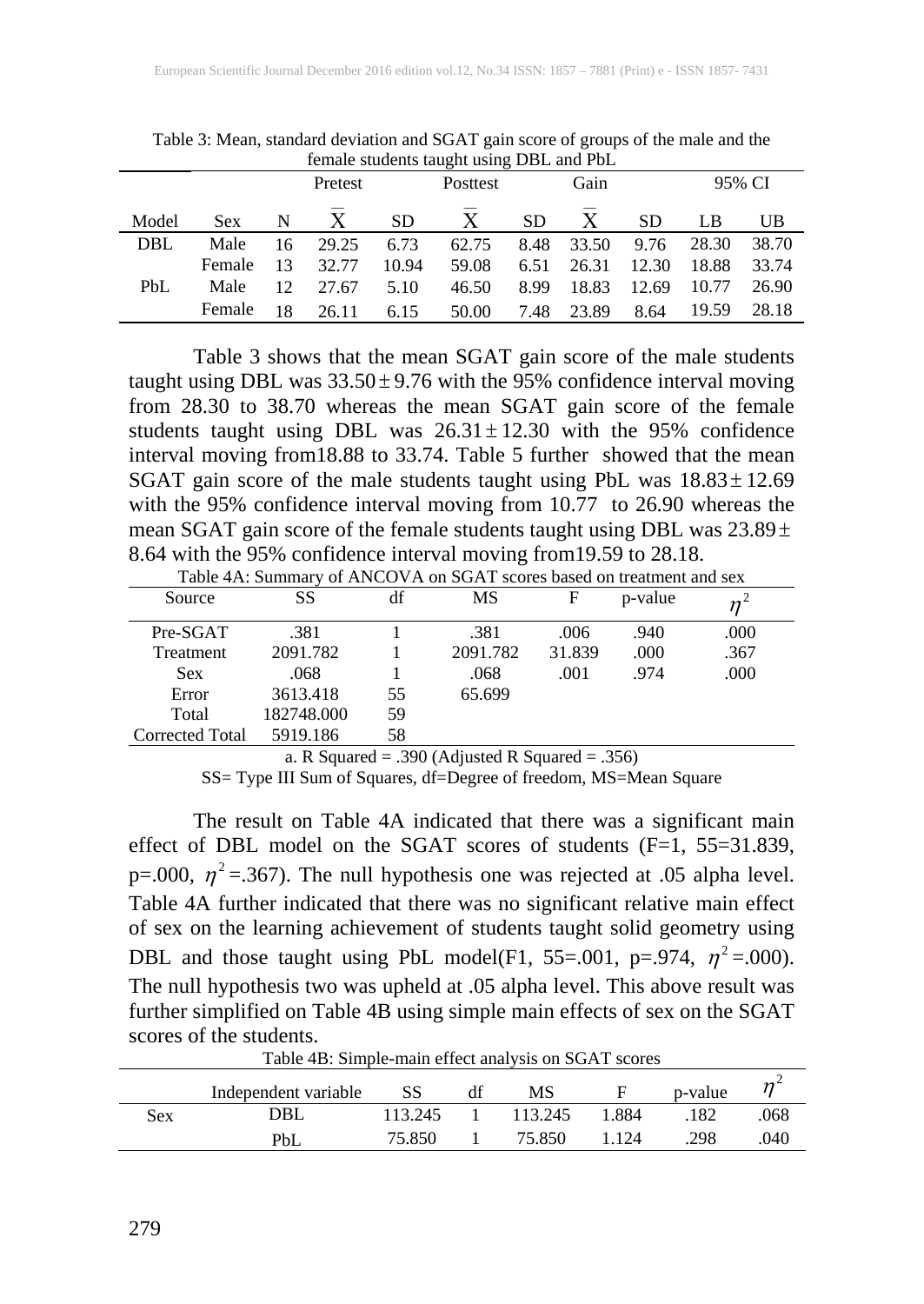Part B of Table 4B further shows that the male and the female students taught using the DBL (F=1.884, p=.182,  $\eta^2$ =.068) and PbL (F=1.124, p= .298,  $\eta^2$ =.040) respectively did not significantly differ over SGAT scores. This further substantiated the result on Part A of Table 4 above.

#### **Discussion Of Findings**

The discussion of the key findings of the present study was done under the following sub-headings:

# **Design-Based Learning and the learning achievement of students in solid geometry**

The result from Table 2 shows that the variance between the experimental group and the control group over Post-SGAT mean scores was 12.5 whereas the mean difference between both groups over gain in SGAT was 8.41. Both differences were in favour of the experimental group who were taught using DBL. This substantiates the efficacy of the DBL group over PBL in the improvement of the learning achievement of the students in solid geometry. The observed mean difference between the experimental and control groups over gain SGAT scores which favoured the experimental group may have been because those who participated in the experimental group had the opportunity to interact in groups, shared ideas, involved in critical thinking activities and solved real life mathematical problems in an engaging and authentic way in comparison with their counterparts who observed the teachers approach and tried to solve the problems independently.

The statistical test from Part A of Table 4 shows that there was significant main effect of DBL model on the SGAT scores of students  $(F=1,$ 55=31.839, p=.000,  $\eta^2$  =.367). The null hypothesis one was rejected at .05 alpha level. This result is consistent with earlier findings by Silk *et al* (2009) which established the efficacy of design science curriculum in the improvement of learners reasoning. The study reported that participants in the design science demonstrated statistically significant improvement on their test scores over time. The findings showed that DBL compared favourably with a traditional textbook curriculum and inquiry science of high-quality. This further substantiates the implication for the use of DBL as an alternative instructional model for teaching mathematics in the rural schools.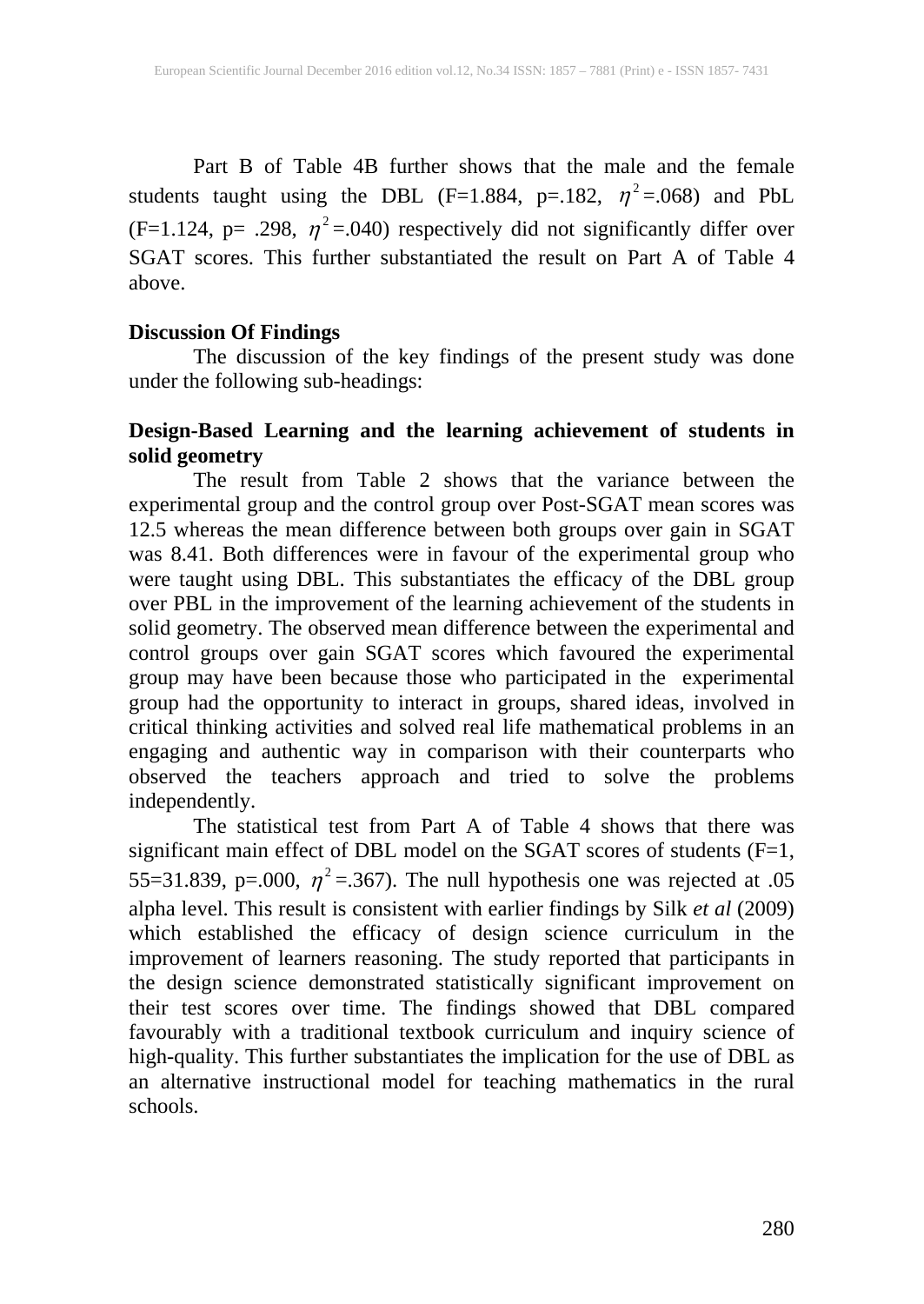### **Design-Based Learning and gender associated differences in the learning achievement of students in solid geometry**

The results from Table 3 established that the Post-SGAT mean difference between the male and the female students in the experimental group was 3.67 in favour of the male students. The variance in the mean SGAT gain scores between the male and the female students was 7.19 also in favour of the male students who adopted DBL model. Divergently, the Post-SGAT mean difference between the male and the female students who participated in the control group was 3.50 in favour of the female students. Also, the discrepancy in the mean SGAT gain scores between the male and the female students was 5.06 in favour of female students who were instructed using the PbL instructional model. A closer peer at the Table 3 also revealed that the male and the female students of the experimental group respectively outperformed their counterparts in the control group in all aspects of the test. This result showed that the male students may have interacted among themselves more than their female counterparts during the design science or project development activities. This may have given them the opportunity to ask questions on their areas of difficulties and clear their doubts, thus the higher score over their female counterparts. The result of the statistical test shown on Part A of Table 4 revealed that there was no significant relative main effect of sex on the learning achievement of students taught solid geometry using DBL and those taught using PbL model(F1, 55=.001, p=.974,  $\eta^2$  =.000). The null hypothesis two was upheld at .05 alpha level. The Part B of Table 4 specifically established that the male and the female students instructed using the DBL (F=1.884, p=.182,  $\eta^2$ =.068) and PbL (F=1.124, p= .298,  $\eta^2$ =.040) respectively did not significantly differ over learning achievement in solid geometry. This implied that the observed mean difference in the SGAT scores between the implied that the observed mean difference in the SGAT scores between the male and the female students in both groups were not statistically significant at .05 alpha level. Silk et al (2009) also found the mean post reasoning test score of the male participants was slightly higher than that of their female counterparts, but gender was not a statistically significant factor in the prediction of the reasoning ability of students. A classroom setting that acknowledges the desire for students to interact, respect for one another, and sustains a high learning expectations for students is unlikely to have gender disparity in the learning achievement of students. Mehalik, Doppelt, and Schunn (2008) also established that male students adopting the DBL model had significant gains in learning in comparison to their counterparts who used scripted inquiry model. The male and the female students in the DBL group had nearly identical mean learning gain, showing that the DBL model does not yield any gender-based achievement gaps. The achievement gains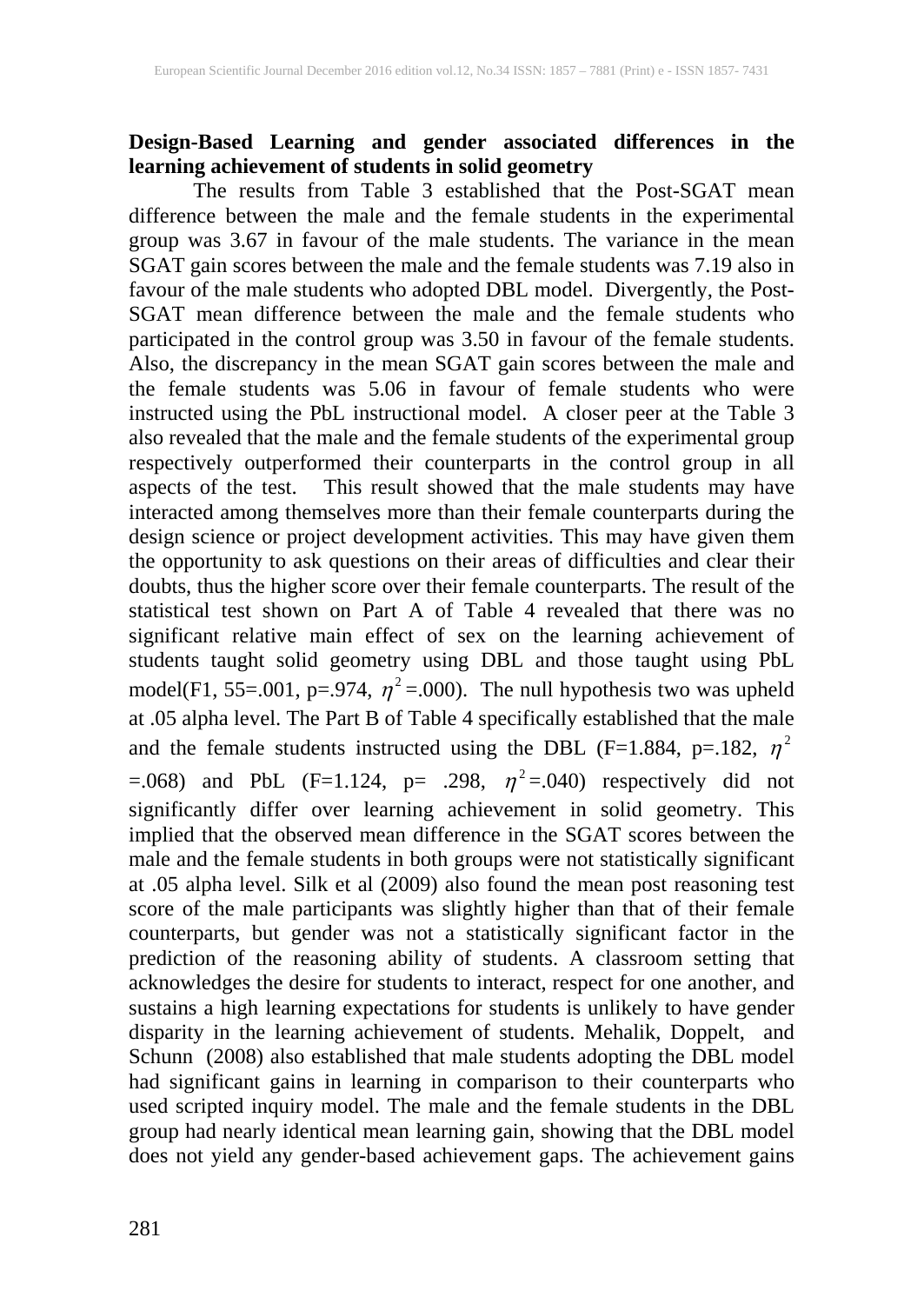of the female students was higher for the DBL model however, there was no significant difference in the science achievement scores between the male and the female students in DBL group.

# **Conclusion**

The Design-Based Learning model has proven its superiority over Problem-based Learning model in the improvement of the learning achievement of students in solid geometry. However, both instructional models were capable of enhancing students' learning achievement over time irrespective of their gender. Specifically, the DBL model was more favourable to the male students whereas the PbL favoured the female students more than their male counterparts in terms of learning achievement in solid geometry. However the observed gender inequity in SGAT scores was not statistically significant. The implication of the present finding is that mathematics educators and policy makers will appreciate the importance of DBL in achieving enhanced learning achievement in solid geometry among senior secondary students in Nigeria. This is because DBL is useful in advancing the  $4Cs$  of  $21<sup>st</sup>$  century education skills of the students viz: critical thinking, creativity, effective communication and collaborative skills.

# **Recommendations**

Based on the findings of the present study the following recommendations were made:

1. Mathematics teacher should apply the DBL in teaching solid geometry in the senior secondary schools in Nigeria because when effectively utilized, this instructional model is capable of advancing the learning achievement of students in mathematics irrespective of their locations.

2. Both the male and the female students should be engaged equally while learning. They should be given the opportunity to interact, share ideas and respect their peers during learning episode for the elimination of gender inequity in mathematics education.

# **References:**

- 1. Apedoe, X., B. Reynolds, M. R. Ellefson, & Schunn, C.D.. (2008). Bringing engineering design into high school science classrooms: The heating/cooling unit. *Journal of Science Education and Technology* 17(5), 454 – 465.
- 2. Apedoe, X., Ellefson, M.E. & Schunn, C.D. (2012). Learning together while designing: Does group size make a difference? *Journal of Science Education and Technology*, 21(1): 83-94.